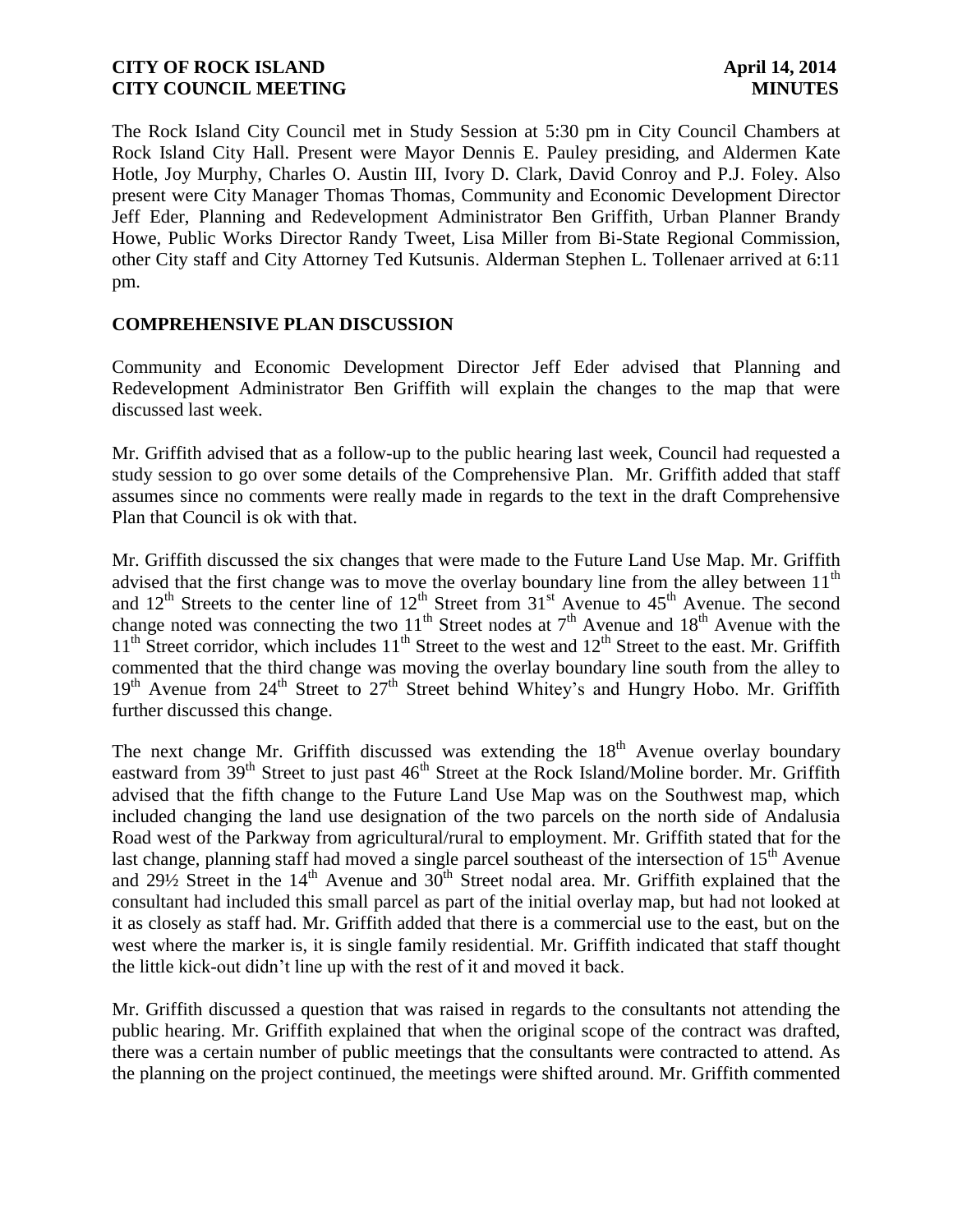that several other meetings were added. It was noted that the last meeting the consultant attended was at St. John's Lutheran Church on February 25<sup>th</sup>.

Council discussed the Future Land Use Map as it related to  $31<sup>st</sup>$  Avenue and  $11<sup>th</sup>$  Street concerning why that section was not identified within the black line and as to whether the planned use/mixed use gives it the same status. Mr. Griffith indicated that he believed the planned use/mixed use would give it the same status. Mr. Griffith added that they were trying to look at the  $11<sup>th</sup>$  Street corridor and look at the frontage and keep that in alignment. Council further discussed this area.

Mr. Griffith discussed the process for the Future Land Use Map. Council discussed infrastructure as it related to street conditions. Council and Mr. Griffith also discussed 14<sup>th</sup> Avenue as it related to stopping at 42<sup>1</sup>/<sub>2</sub> Street and not continuing on to 44<sup>th</sup> Street. Council and Mr. Griffith discussed these areas as it related to it being strong and stable residential areas. Mr. Griffith also discussed the College Hill Plan as it related to this area. Council discussed expansion as it related to future growth in the next 10 or 20 years concerning the Future Land Use Map. Council and Mr. Griffith further discussed 14<sup>th</sup> Avenue as it related to stopping at  $42\frac{1}{2}$  Street and not continuing on to  $44^{\text{th}}$ Street. Council, Mr. Eder and Mr. Griffith discussed the Dingeldein property at 31<sup>st</sup> Avenue. Mr. Griffith recommended identifying and including the larger parcel in the overlay district.

After more discussion, City Manager Thomas stated that the Comprehensive Plan will be brought back for Council consideration on Monday, April 21, 2014.

# **DISCUSSION ON AERIAL MAPPING SERVICES**

Public Works Director Randy Tweet discussed GIS Aerial photography. Mr. Tweet presented comparisons of two aerials. Mr. Tweet noted that the first one is a Google map which has a lot of imagery and is pretty, but it is not necessarily 100% accurate. Mr. Tweet pointed out that this was probably taken between May and September in which the trees are full of leaves and a lot of things are blocked. Mr. Tweet referred to the Rock Island aerial and stated that it isn't as pretty as the Google map, but it gives more of a vertical view and it is a better view. Mr. Tweet added that this picture was taken in the spring before the trees are full of leaves. Mr. Tweet commented that everything is much easier to identify. Mr. Tweet further discussed the comparisons.

Mr. Tweet stated that Public Works is one of the main users of the aerial photography. Mr. Tweet advised that the photography is used in engineering, GIS, municipal services and administration. Mr. Tweet added that it is used for many projects including checking storm water runoff and measuring impervious areas. Mr. Tweet stated that the Community and Economic Development Department also uses aerial photography in planning, mapping, zoning, inspections and code enforcement. Mr. Tweet indicated that they are at the point of getting ready to push some data out to the citizens; this is a project that is being worked on, but is not ready yet. Mr. Tweet stated that when the GIS information was moved to the cloud a few months ago, that set the groundwork for it to become available to the citizens.

Mr. Tweet discussed the history of the Rock Island aerial photography. Mr. Tweet advised that the first aerials were flown in 1999 and 2000, which was not a joint project. Mr. Tweet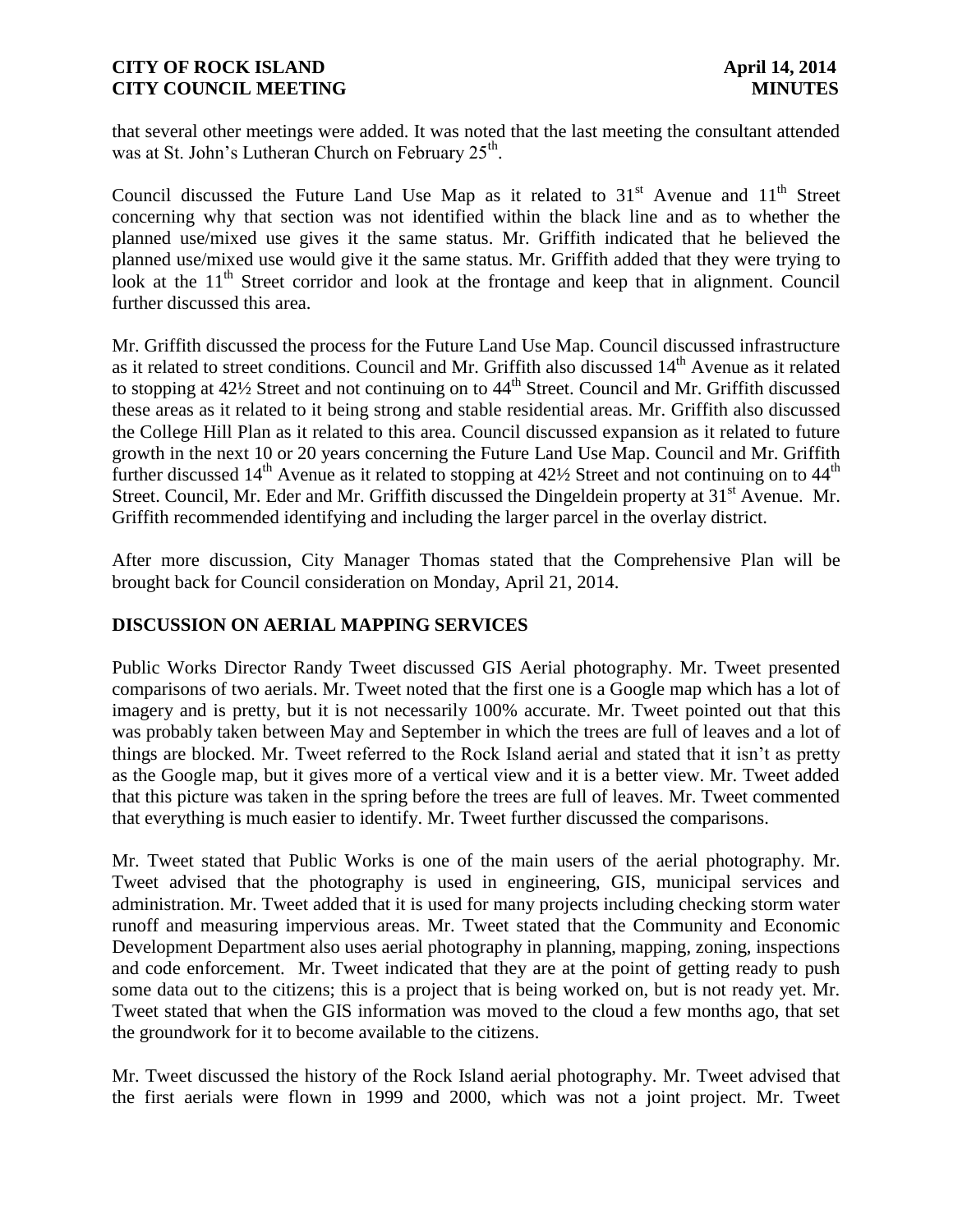commented that the aerial was black and white and the cost for the project was approximately \$55,000.00. It was noted that it has a resolution of six inches and a one foot resolution in the southwest. Mr. Tweet advised that in 2005, the second aerial project was done and it was the first joint project. Mr. Tweet pointed out that these were color aerials and they were done in film. It was noted that these aerials had a six inch resolution and the coverage was significantly expanded in the southwest area. Mr. Tweet advised that the cost was \$45,000.00, which was less than the cost of the first aerials flown in 1999 and 2000 and there was more product in these 2005 aerials.

Mr. Tweet discussed the current project (spring 2014). Mr. Tweet commented that it is color and in digital format. Mr. Tweet added that this is a joint project coordinated by Bi-State Regional Commission.

Linda Miller from Bi-State and coordinator of this current project discussed the regional nature of the project. Ms. Miller advised that Bi-State began planning for this project in August of 2012. Ms. Miller stated that this joint project includes; Scott County, Clinton County, Muscatine County and Henry County. Ms. Miller indicated that Rock Island County is not flying, but there are several jurisdictions within Rock Island County flying this project. Ms. Miller advised that each jurisdiction will hold a separate contract with a chosen vendor. Ms. Miller commented that Bi-State's time is spent on coordinating meetings, finding out what the jurisdictions want for these projects and what areas they want to be flown. Ms. Miller added that a lot of mapping is done for this project.

Ms. Miller discussed cost savings. Ms. Miller indicated that all of the jurisdictions jointly went in on the cost of the consultant. Ms. Miller advised that the RFP was distributed in October of 2013 and the vendor was selected in mid-December. Ms. Miller added that the consultant also wrote the RFP and helped with the selection of the vendor who is Kucera International, Inc. Ms. Miller further discussed the background information on this project.

Mr. Tweet advised that the total cost of the project is approximately \$550,000.00 and the City's portion of the cost is almost \$102,000.00. Mr. Tweet commented that the City did pay a consultant approximately \$5,000.00 and that was separate from the current contract with Kucera. Mr. Tweet then discussed the products. Mr. Tweet advised that the City is getting a three inch resolution instead of a six inch resolution, which means that the flight is 2,400 feet instead of 4,800. It was noted that this will be digital terrain mapping to two foot contours. Mr. Tweet commented that the City is getting the digital elevation model, which is the base information where the training mapping comes from and that will be done down to one foot. Mr. Tweet advised that another very important product is the planimetrics, which is building footprints.

Council discussed cost as it related to each item. Mr. Tweet advised that the pictures will cost approximately \$10,000.00 and the cost for each of the other items is approximately \$30,000.00. Mr. Tweet referred to the pictures and presented a six inch resolution compared to a three inch resolution. Mr. Tweet noted that there is a big difference in quality. Mr. Tweet also showed an example of two foot contours. Council and Mr. Tweet discussed the contours. Mr. Tweet referred to the slide of the planimetrics and stated that this is new for the City and it is really an inbetween of a blank parcel and a full aerial.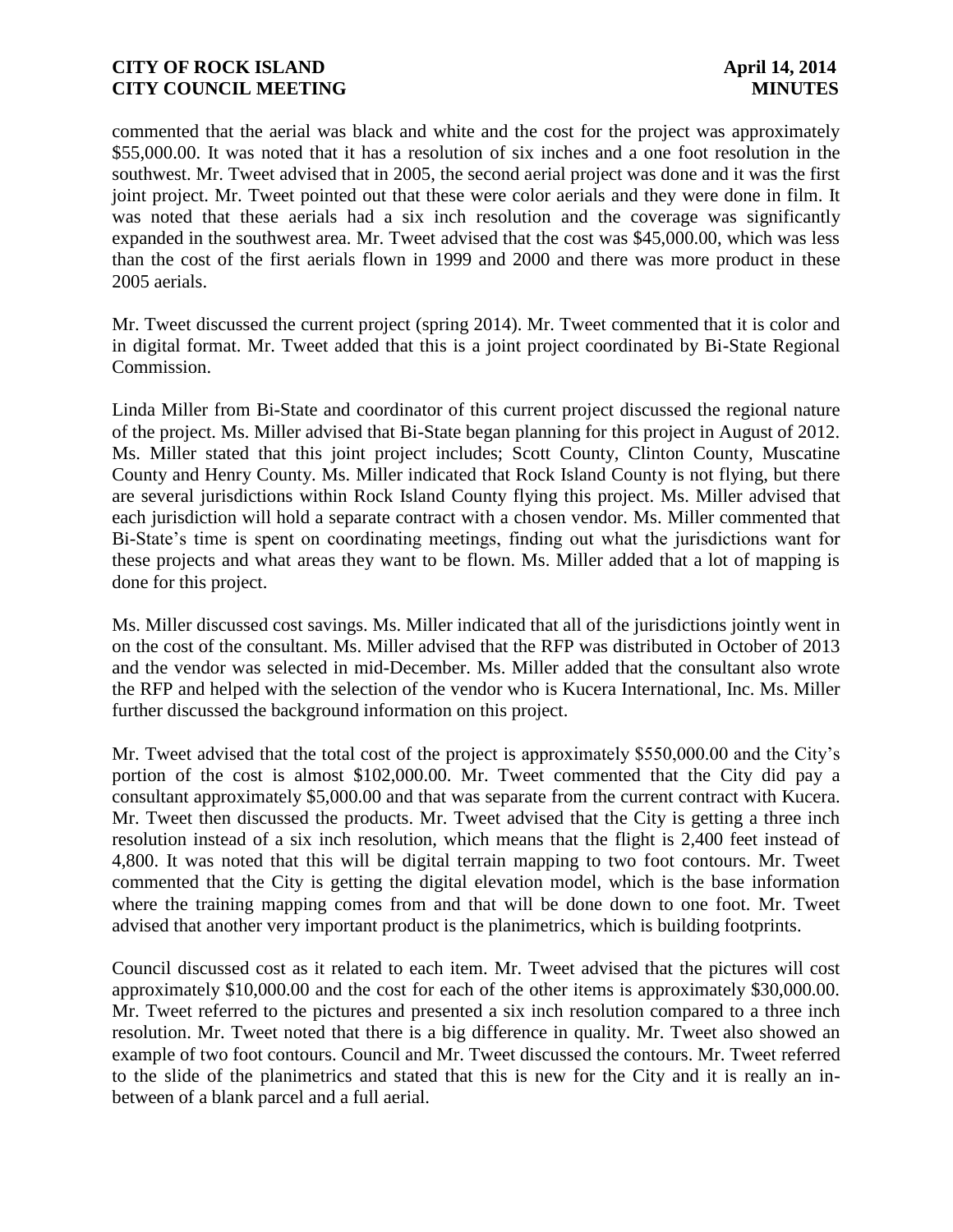Mr. Tweet discussed the changes that have happened in the City since the 2005 flyover and noted that with so many changes, it is time for another flyover. Council further discussed Mr. Tweet's presentation. It was a consensus among Council for support of this project. Council also recommended that it be available to citizens.

### **ADJOURNMENT**

A motion made by Alderman Foley and seconded by Alderman Murphy to adjourn the meeting carried by the following Aye and No vote. Those voting Aye being; Alderman Hotle, Alderman Murphy, Alderman Austin, Alderman Clark, Alderman Conroy, Alderman Foley and Alderman Tollenaer; those voting No, none. The meeting was adjourned at 6:32 pm.

Aleisha L. Patchin, City Clerk

 $\frac{1}{2}$  , and the set of the set of the set of the set of the set of the set of the set of the set of the set of the set of the set of the set of the set of the set of the set of the set of the set of the set of the set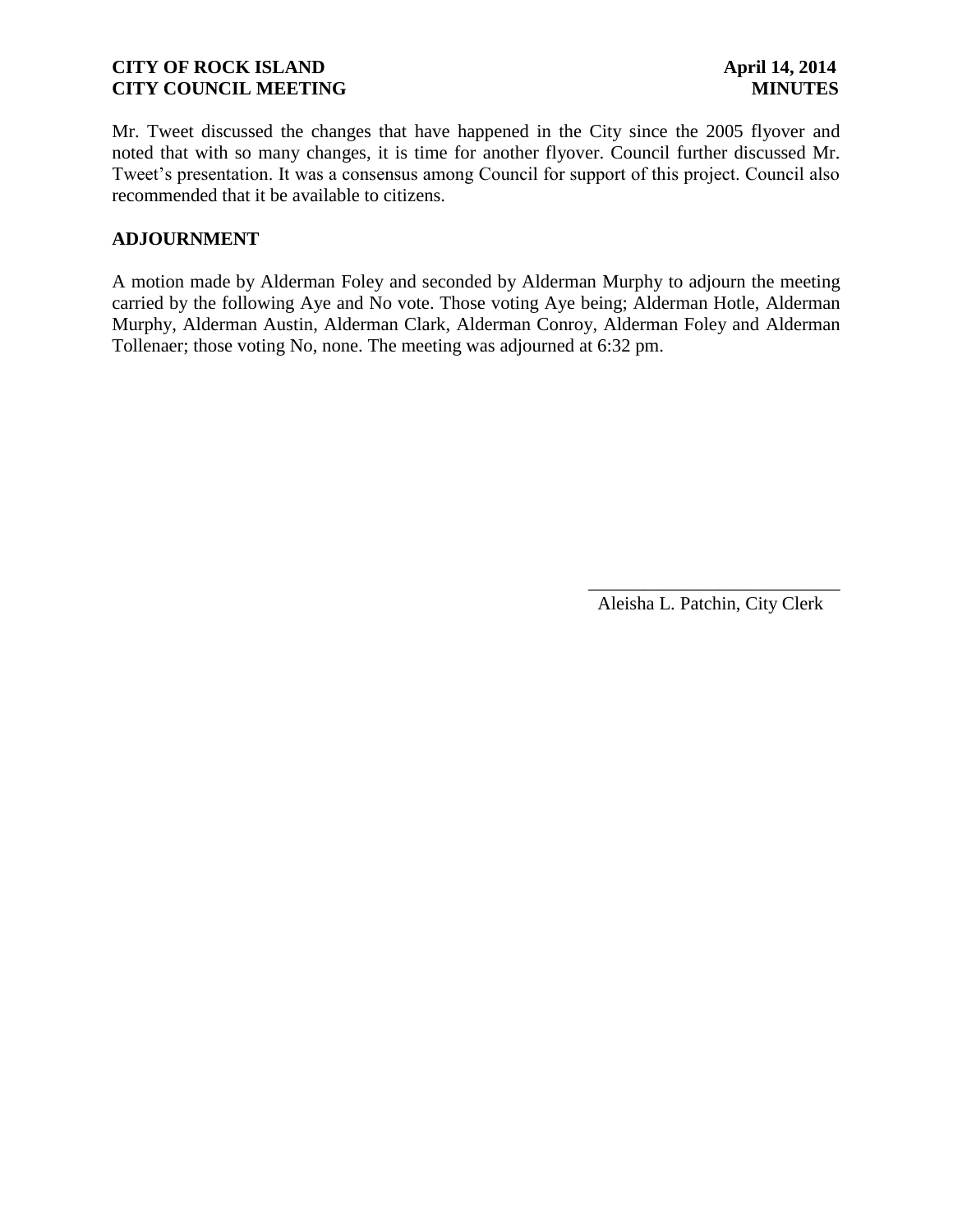Rock Island City Council met in regular session at 6:45 pm in Council Chambers of Rock Island City Hall. Present were Mayor Dennis E. Pauley presiding, and Aldermen Kate Hotle, Joy Murphy, Charles O. Austin III, Ivory D. Clark, David Conroy, P.J. Foley and Stephen L. Tollenaer. Also present were City Manager Thomas Thomas and City Attorney Ted Kutsunis.

### Introductory Proceedings

Mayor Pauley called the meeting to order and led in the Pledge of Allegiance. Alderman Clark gave the Invocation.

### Agenda Item #5 **Minutes of the meeting of April 7, 2014.**

A motion was made by Alderman Austin and seconded by Alderman Murphy to approve the minutes of the meeting of April 7, 2014 as printed. The motion carried by the following Aye and No vote; those voting Aye being; Alderman Hotle, Alderman Murphy, Alderman Austin, Alderman Clark, Alderman Conroy, Alderman Foley and Alderman Tollenaer; those voting No, none.

# Agenda Item #6 **Update Rock Island by Mayor Pauley.**

Mayor Pauley stated that the Quad City Botanical Center will celebrate Easter with an Easter Egg Hunt to be held on Sunday, April 20, 2014. Mayor Pauley stated that doors open Easter Sunday at 12:00 pm. There will be two hunts for two age groups. The Mayor commented that at 12:30 pm, there is an egg hunt for children 2 - 5 years old; at 1:00 pm, an egg hunt will be held for children 6-10 years old. Children will be able to find plastic eggs containing candy, toys or seeds! Children will be able to plant the seeds in take home containers. Mayor Pauley stated that if your children are planning on participating, please make sure you arrive early for the Easter egg hunts, they are over in a flash. Planting and other fun family activities will go on until 2:00 pm. Mayor Pauley advised that the Botanical Center will close at 3:00 pm on Easter Sunday. The Easter Egg Hunt is included in the price of admission: Adults \$6.00, Seniors \$5.00, Youth (6-15 yrs.) \$4.00, Children (2-5 yrs.) \$2.00, Children under 2 and Members of the Quad City Botanical Center Free.

Mayor Pauley advised that Bi-State Regional Commission would like your input on the Greater Quad Cities Area's transportation system and economy. Your feedback will be used to help guide the Quad Cities 2045 Long Range Transportation Plan and the Bi-State Region Comprehensive Economic Development Strategy. Join the conversation and let your voice be heard at http://bistateregion.mindmixer.com. Mayor Pauley offered that this site will be available for public input through May 31, 2014. Mayor Pauley stated to please share this message with others to help us reach the broadest audience. Thank you for your time and participation.

Mayor Pauley advised that Highland Springs and Saukie Golf Courses are officially open as of Wednesday, April 9<sup>th</sup>! Mayor Pauley stated that they have great spring golf specials to help you get back in the swing. Save big on Mondays and Wednesdays at Highland Springs with the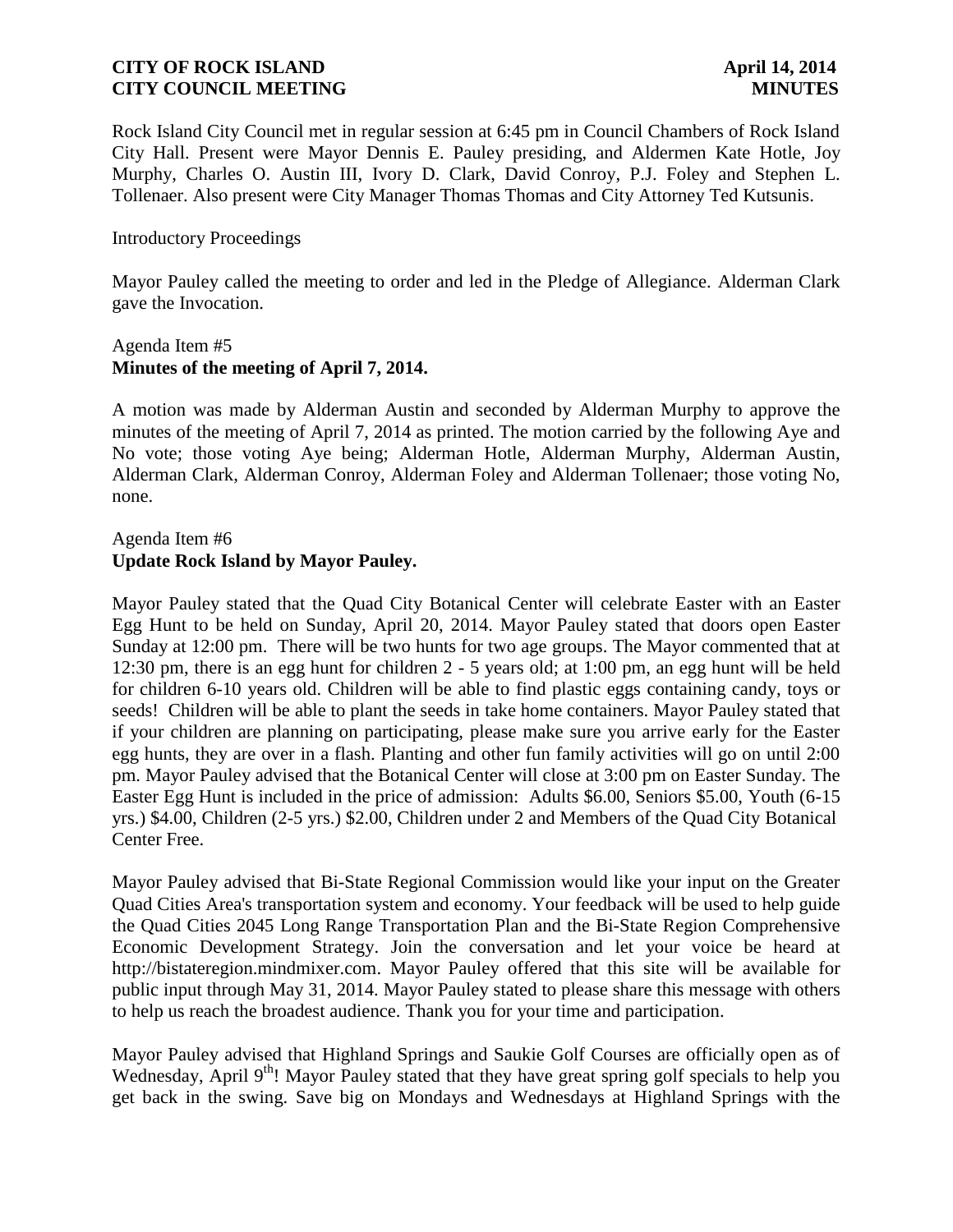"Birdie Bundle" Special. 18 holes with a cart for just \$25! Driving range is \$5 for a large bucket. Mayor Pauley stated to enjoy the Flat Rate Special at Saukie every day of the week after 10:00 am. \$23 for 18 holes with a cart!

Mayor Pauley advised that the Rock Island-Milan Schools are ready to round up the Kindergarteners to begin school for the 2014-2015 year! Now through April 30<sup>th</sup> at Rock Island Elementary Schools. Mayor Pauley commented to go to rockislandschools.org to find out dates and times for your elementary school. Children must be 5 on or before September 1, 2014. Mayor Pauley noted that if you are not sure what school boundary you are in, call (309) 793- 5900. Children eligible for Kindergarten at the R.I. Center for Math & Science must be accepted for enrollment prior to Round Up. Call the school at (309) 793-5995.

### Agenda Item #7

# **Mayor Pauley will open a bid regarding the disposition of City property at 1730 8 th Avenue. Mayor Pauley will then refer the bid to staff for review.**

Mayor Pauley opened the bid regarding the disposition of City property at 1730 8<sup>th</sup> Avenue. Mayor Pauley advised that this bid has to be opened in public; it is a sealed bid. Mayor Pauley then handed the bid to Community and Economic Development Director Jeff Eder for review.

Mr. Eder stated that the one bid is presented by the Arc of the Quad Cities; they are making a cash bid of \$12,500.00. Mr. Eder indicated that staff will take and review this bid that is above the 80% appraised value. Mr. Eder commented that it does meet that criteria and staff will make sure the rest of this is good and it will be brought back to Council for action next week.

Alderman Austin inquired upon City Attorney Ted Kutsunis to comment on the unique process that may also take place next week.

City Attorney Kutsunis advised that typically, it is usually the Aldermen that vote on an action like this and the Mayor only votes if there is a tie. However, when the City is disposing or selling a property, it takes a three-quarter vote of all the corporate authorities holding office so that would include the Mayor. Mr. Kutsunis added that the Mayor will also vote on this item next week.

Mayor Pauley inquired as to how many votes will be needed. City Attorney Kutsunis responded that six votes out of eight will be needed for this item next week.

### Agenda Item #8 **Proclamation declaring the month of April as Parkinson's Awareness Month.**

Mayor Pauley read the Proclamation. Nicole Melody, Assistant State Director for the Parkinson's Action Network accepted the Proclamation. Ms. Melody stated that her father was diagnosed in 2010 with Parkinson's disease. Ms. Melody advised that she researched and learned more about this disease and learned about PAN, which is the Parkinson's Action Network, which is a grassroots advocacy organization that works with legislators around the country. Ms. Melody stated that in 2011, she had the opportunity to go to Washington D.C. and speak to legislators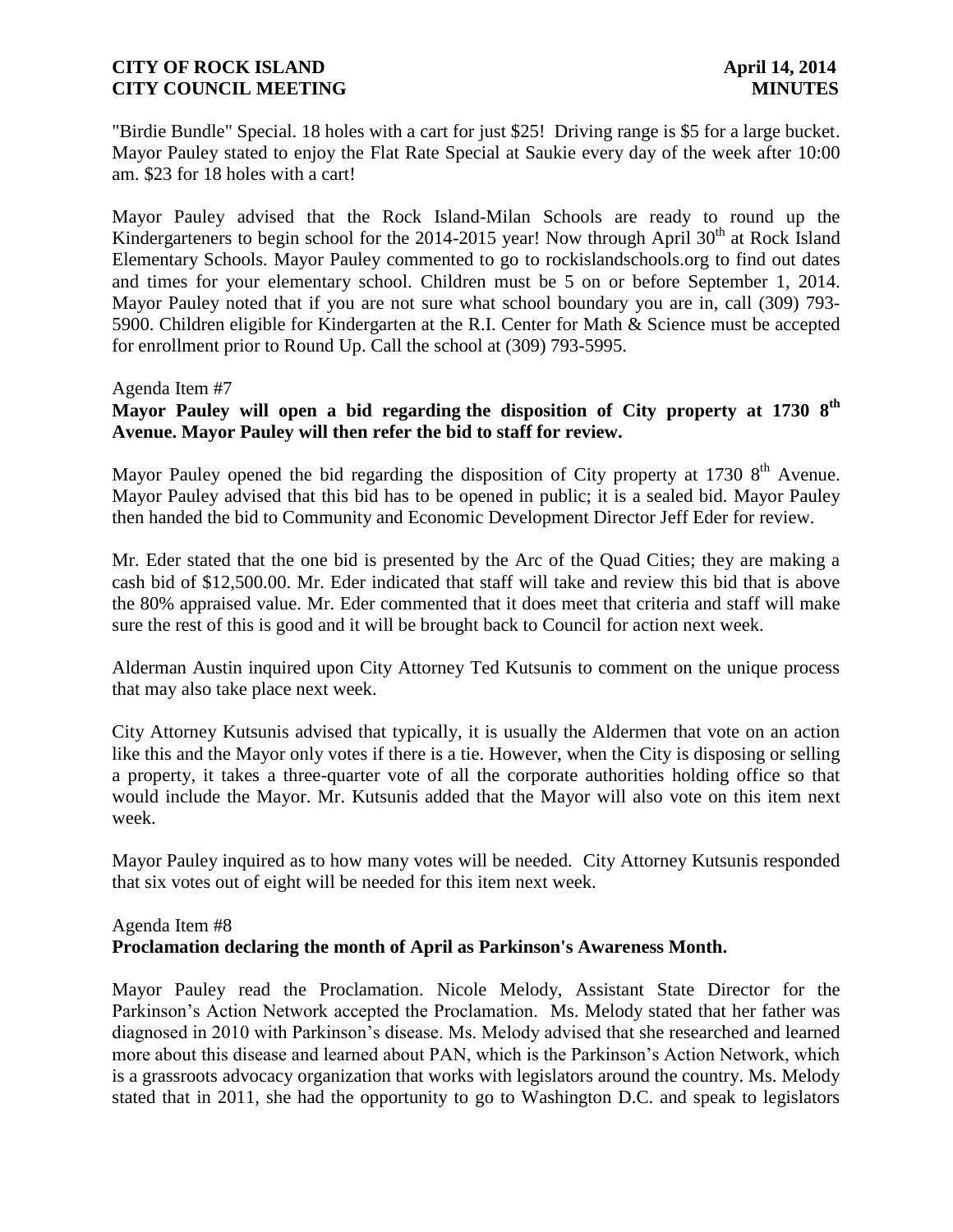about the importance of funding to continue medical research on Parkinson's disease. Ms. Melody further discussed the many things that she has done to promote awareness of this disease.

Agenda Item #9 **CLAIMS**

It was moved by Alderman Austin and seconded by Alderman Tollenaer to accept the following reports and authorize payments as recommended. The motion carried by the following Aye and No vote; those voting Aye being; Alderman Hotle, Alderman Murphy, Alderman Austin, Alderman Clark, Alderman Conroy, Alderman Foley and Alderman Tollenaer; those voting No, none.

a. Report from the Human Resources Department regarding payment in the amount of \$5,715.33 to Ben Smith for General Liability claim with the necessary budget adjustment in FY13/14.

b. Report from the Human Resources Department regarding payment in the amount of \$3,366.42 to Lolita Payne for General Liability claim with the necessary budget adjustment in FY13/14.

c. Report from the Human Resources Department regarding payment in the amount of \$1,164.97 to Amber Peterson for General Liability claim with the necessary budget adjustment in FY13/14.

d. Report from the Public Works Department regarding payment in the amount of \$3,300.00 to Bob Westpfahl for the 2014 annual land set aside.

e. Report from the Public Works Department regarding payment #30 in the amount of \$127,327.48 to Civil Constructors, Inc. for services provided for the Wet Weather Treatment System project.

# Agenda Item #10 **Claims for the week of April 4 through April 10 in the amount of \$509,766.93.**

Alderman Conroy moved and Alderman Foley seconded to allow the claims. The motion carried by the following Aye and No vote; those voting Aye being; Alderman Hotle, Alderman Murphy, Alderman Austin, Alderman Clark, Alderman Conroy, Alderman Foley and Alderman Tollenaer; those voting No, none.

Agenda Item #11

**Report from the Public Works Department regarding bids for the 2014 Mowing Contract, recommending the bid be awarded to Finer Finish Grounds Care in the amount of \$97,278.00.**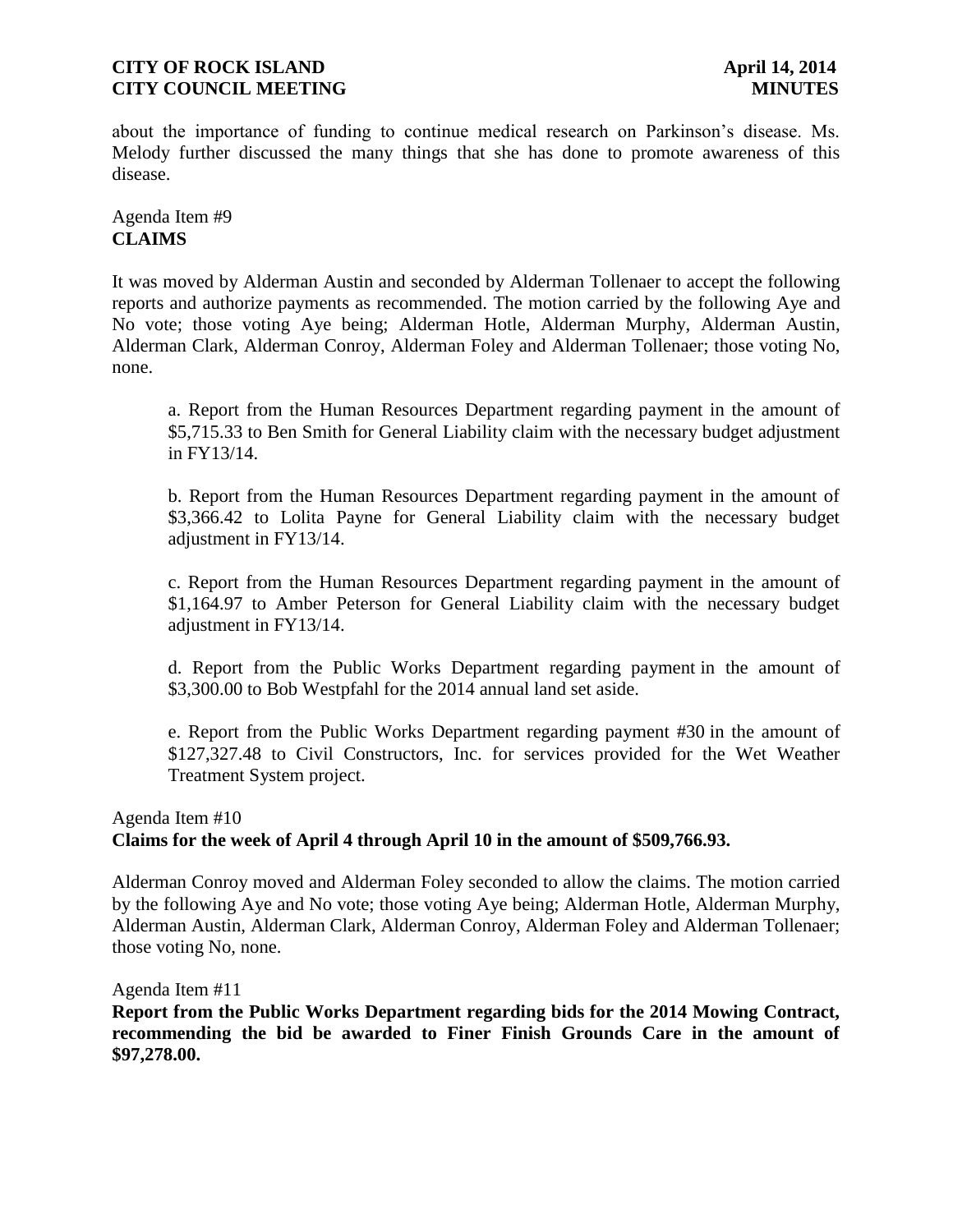It was moved by Alderman Hotle and seconded by Alderman Foley to award the bid as recommended and authorize the City Manager to execute the contract documents. The motion carried by the following Aye and No vote; those voting Aye being; Alderman Hotle, Alderman Murphy, Alderman Austin, Alderman Clark, Alderman Conroy, Alderman Foley and Alderman Tollenaer; those voting No, none.

#### Agenda Item #12

## **Report from the Finance Department regarding Request for Proposals for Other Post Employment Benefit Services, recommending Menard Consulting, Inc. for a three year contract with two one year extensions as outlined in the report.**

Alderman Foley moved and Alderman Hotle seconded to approve the proposal as recommended and authorize the City Manager to execute the contract documents. The motion carried by the following Aye and No vote; those voting Aye being; Alderman Hotle, Alderman Murphy, Alderman Austin, Alderman Clark, Alderman Conroy, Alderman Foley and Alderman Tollenaer; those voting No, none.

#### Agenda Item #13

# **Report from the Finance Department regarding Request for Proposals for Actuarial Services, recommending Nyhart Company, Inc. for a three year contract with two one year extensions as outlined in the report.**

It was moved by Alderman Hotle and seconded by Alderman Foley to approve the proposal as recommended, authorize staff to negotiate the contract and authorize the City Manager to execute the contract documents. The motion carried by the following Aye and No vote; those voting Aye being; Alderman Hotle, Alderman Murphy, Alderman Austin, Alderman Clark, Alderman Conroy, Alderman Foley and Alderman Tollenaer; those voting No, none.

#### Agenda Item #14

# **Report from the Public Works Department and the Community and Economic Development Department regarding a proposal from Missman, Inc. for engineering services for a traffic corridor study for 1 st Avenue between the Centennial Bridge and Rock Island Arsenal Viaduct in the amount of \$69,800.00.**

Alderman Conroy moved and Alderman Hotle seconded to approve the proposal as recommended and authorize the City Manager to execute the contract documents.

Discussion followed. Alderman Austin advised that he voiced concerns last week on this item and he has not changed his mind. Alderman Austin advised that he will not be supporting this item at this time. Alderman Austin added that the City Manager has encouraged us to undertake a Downtown Study. Alderman Austin stated that he would like to see this item wrapped in as part of that study also.

Alderman Clark advised that he would not be supporting this item either. Alderman Clark felt that he could not support spending this much money when money is needed for streets and those kind of things.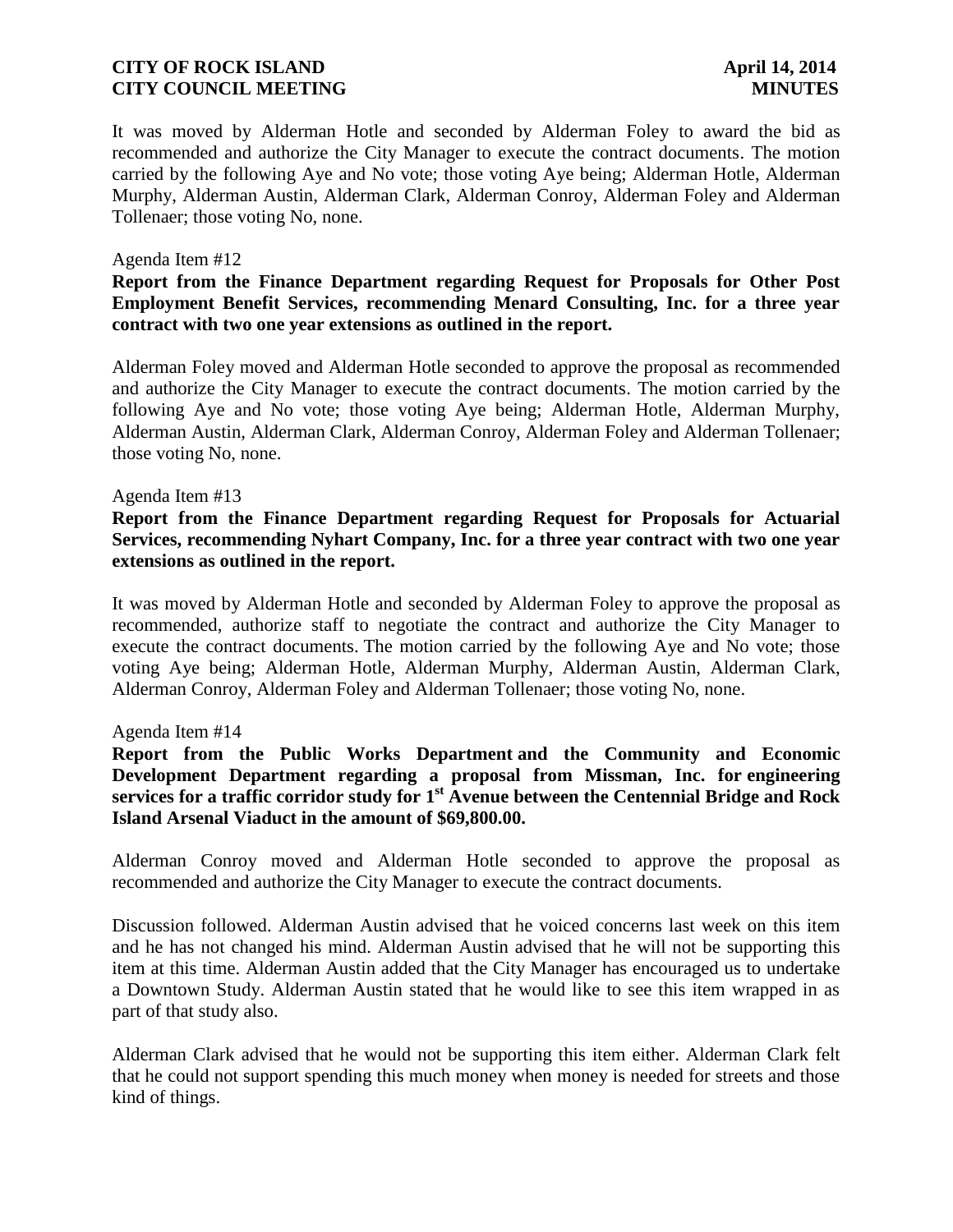Alderman Hotle stated that this project will only be coming out of TIF funds and TIF funds can only be allocated for specific projects. Alderman Hotle inquired upon Community and Economic Development Director Jeff Eder to clarify this item.

Mr. Eder advised that this is TIF dollars and it has to be TIF eligible expenses and this is a TIF eligible expense.

Alderman Hotle further discussed this item. Alderman Hotle advised that this doesn't mean the trains will stop blowing their whistles tomorrow; this starts the process to move the City forward so that when the City does the Downtown Strategic Plan, the City will be ready if this is something that the City has the ability to change.

After discussion, the motion carried by the following Aye and No vote; those voting Aye being; Alderman Hotle, Alderman Murphy, Alderman Conroy, Alderman Foley and Alderman Tollenaer; those voting No, Alderman Austin and Alderman Clark.

### Agenda Item #15

**Report from the Community and Economic Development Department regarding a request from John and Gloria Streiter to apply for a Special Use Permit to operate a two-chair beauty salon in a basement space of their existing office building located at 2100 18th Avenue**.

It was moved by Alderman Foley and seconded by Alderman Tollenaer to allow for the application of the special use permit as recommended. The motion carried by the following Aye and No vote; those voting Aye being; Alderman Hotle, Alderman Murphy, Alderman Austin, Alderman Clark, Alderman Conroy, Alderman Foley and Alderman Tollenaer; those voting No, none.

#### Agenda Item #16

# **Report from the Traffic Engineering Committee regarding a request from Juanita Summers to ban parking on the south side of 11th Avenue between 6th and 7th Street.**

Alderman Clark moved to put Item #16 back on the Agenda, Alderman Austin seconded the motion. The motion carried by the following Aye and No vote; those voting Aye being; Alderman Hotle, Alderman Murphy, Alderman Austin, Alderman Clark, Alderman Conroy, Alderman Foley and Alderman Tollenaer; those voting No, none.

Note: Agenda Item #16 was tabled at the April 7, 2014 Council meeting.

Mayor Pauley stated that there is a motion on the floor; in which it was moved by Alderman Austin and seconded by Alderman Foley to approve the request as recommended and refer to the City Attorney for an ordinance.

At this time, the motion carried by the following Aye and No vote; those voting Aye being; Alderman Hotle, Alderman Murphy, Alderman Austin, Alderman Clark, Alderman Conroy, Alderman Foley and Alderman Tollenaer; those voting No, none.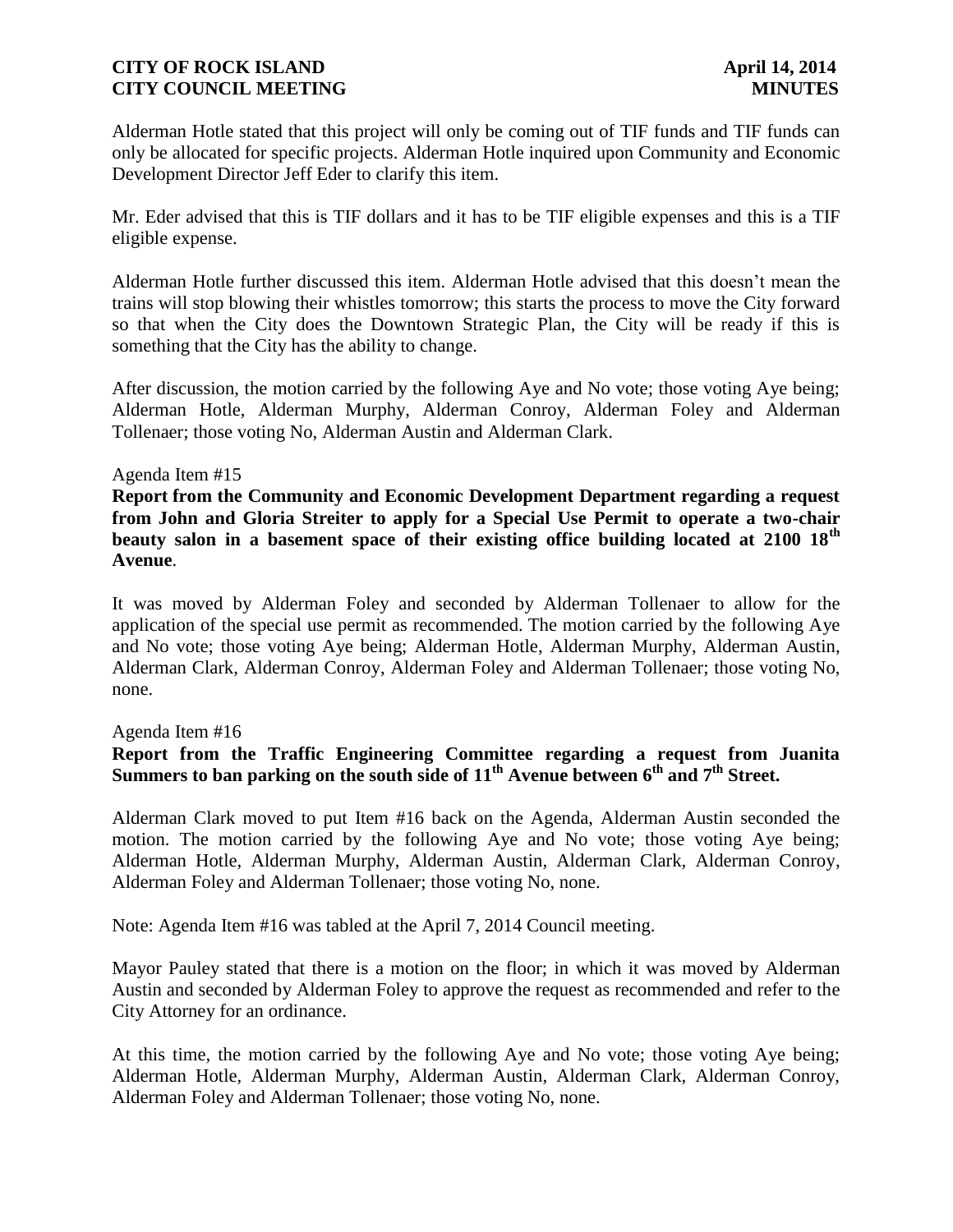#### Agenda Item #17

# **Report from the City Clerk regarding a request from Kavanaugh's Hilltop Tavern to have live entertainment outside on their semi enclosed Leprechaun Landing (patio) on Friday and Saturday nights from 5:00 pm to 11:00 pm beginning April 1 to November 2, 2014.**

It was moved by Alderman Murphy and seconded by Alderman Hotle to approve the request as recommended, subject to complying with all liquor license regulations and subject to being closed down early if noise complaints are received.

Discussion followed. Alderman Murphy inquired upon Tim Kavanaugh of 2955 14<sup>th</sup> Avenue to step forward.

Alderman Murphy inquired upon Mr. Kavanaugh as to whether he had similar events last year. Mr. Kavanaugh stated that some of the events were similar but not as many as there are this year because of the new addition that was put on; there are more people requesting parties.

Alderman Murphy stated that she was concerned because the request is for April to November and it is part of the College Hill District. Alderman Murphy advised that there are other businesses that may want to have events like this.

Alderman Murphy and Mr. Kavanaugh discussed various dates for some of the specific events to be held. Alderman Murphy advised that she would like to see more coordination with some of the other businesses. Alderman Murphy stated that some of the other businesses may want to do the same thing and she really would not want that area to have too many competing outside events.

Council and Mr. Kavanaugh further discussed the specific events that he wanted approval on. After more discussion on those particular events, Alderman Conroy stated that all of the businesses could have an event the same night; they are all businesses trying to compete. Alderman Conroy advised that if they had a parking lot, it is not as big of a problem as if they didn't have a parking lot to handle the business they would be getting.

Mr. Kavanaugh stated that the businesses try to work together. Alderman Murphy was concerned about the impact on the neighborhood. Alderman Murphy stated that these are neighborhood businesses. Council further discussed this item as it related to the impact on the neighborhood and businesses.

Alderman Conroy advised that the motion has a caveat in there as far as noise complaints and that covers the neighborhood. Mr. Kavanaugh stated that this would not be every Friday and Saturday night, only when the opportunity arises.

Council further discussed this item.

After more discussion, the motion carried by the following Aye and No vote; those voting Aye being; Alderman Hotle, Alderman Murphy, Alderman Austin, Alderman Clark, Alderman Conroy, Alderman Foley and Alderman Tollenaer; those voting No, none.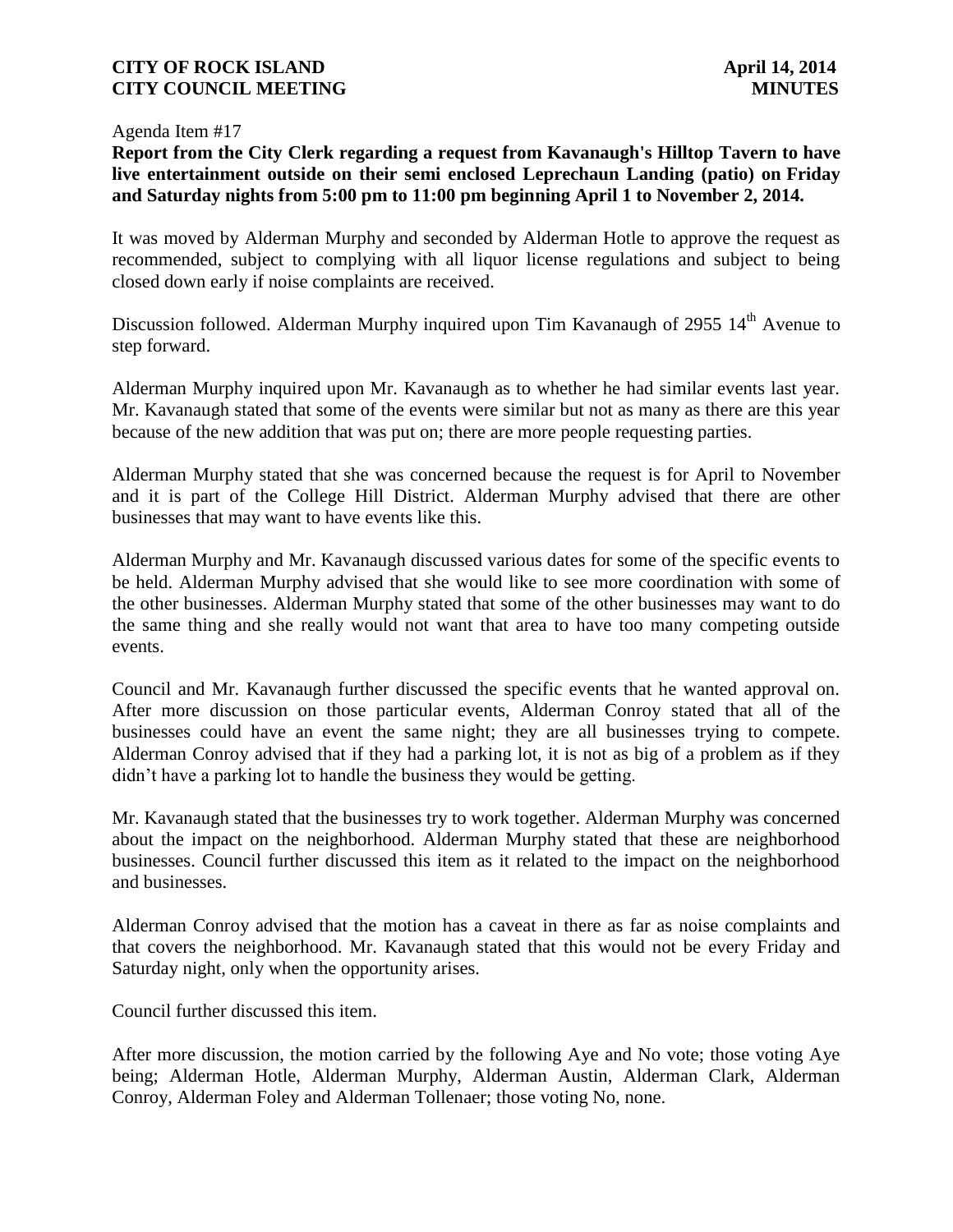#### Agenda Item #18

**Report from the City Clerk regarding a Plaza event application from The District to hold a two day interactive art festival (Dirty Art-Good Clean Fun) on Saturday, May 24 and Sunday, May 25, 2014 from noon to 6:00 pm, a request for the waiver of the event fees, and a request for the utilization of various sidewalks as stated in the report.**

Alderman Hotle moved and Alderman Murphy seconded to approve the event, the waiver of fees and the utilization of sidewalks as recommended.

Discussion followed. Alderman Murphy inquired upon Carl McClaskey, Events Coordinator for The District to explain what this event entails.

Mr. McClaskey stated that Dirty Art - Good Clean Fun is a chance to come down and get your hands dirty creating art and getting involved in the creative process of making art. Mr. McClaskey stated that there will be a kid's zone where they can create their own art and there will be a number of things going on with the galleries, businesses, restaurants and retail shops. Mr. McClaskey commented that one of the highlights of the event will be the  $1<sup>st</sup>$  annual peep show in which art is created entirely with marshmallow peeps. Mr. McClaskey added that the event will be on ridistrict.com starting tomorrow for people to enter and register. Mr. McClaskey added that this is a family friendly event and it is free to the public.

Council and Mr. McClaskey further discussed this event.

After discussion, the motion carried by the following Aye and No vote; those voting Aye being; Alderman Hotle, Alderman Murphy, Alderman Austin, Alderman Clark, Alderman Conroy, Alderman Foley and Alderman Tollenaer; those voting No, none.

Agenda Item #19

**Report from the City Clerk regarding requests from the College Hill District Organization to hold their Retro Rally event on Saturday May 31, 2014 (rain date of June 1 st), requesting a street closure at 30th Street between 12th Avenue and 14th Avenue from 11:00 am to 6:00 pm, utilization of water from a fire hydrant, hang decorations and banners from signs and street posts, requesting staff to place trash receptacles at the locations as stated on the map and utilization of College Hill District funds in an amount not to exceed \$1,500.00.**

Alderman Austin moved and Alderman Hotle seconded to approve the event, rain date and requests as recommended, subject to the College Hill District contacting the Police Department for traffic control, contacting the Fire Marshal for life safety inspection of the tent and removing the decorations, banners and signage by June 6, 2014.

Comments followed. Alderman Foley stated that Oh Nuts will be relocating into the Hilltop area. Alderman Foley added that the College Hill District is really developing a neighborhood feel with the small businesses there. Alderman Foley stated that it is awesome to see what the area is doing and the synergy going on between all of the businesses.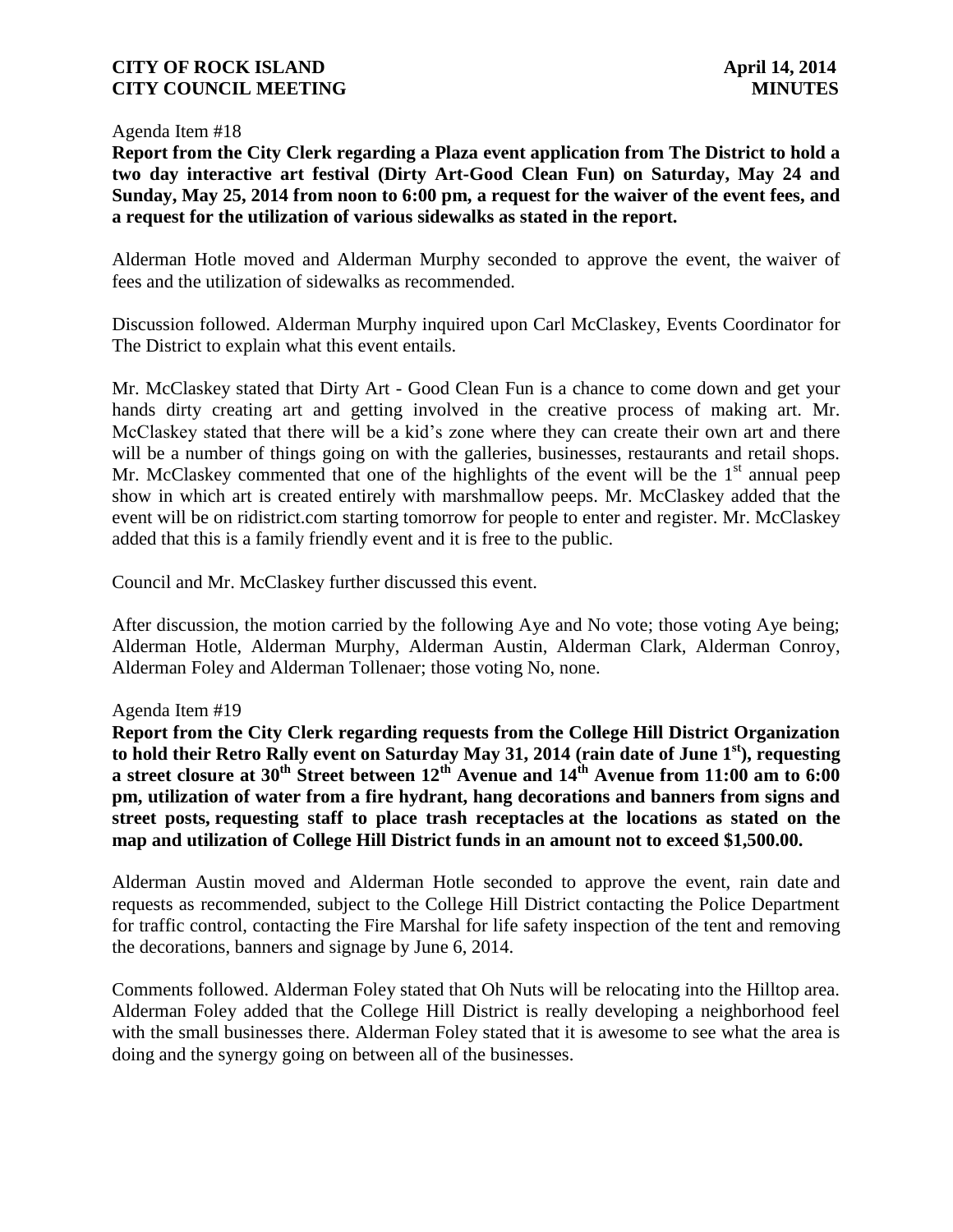After comments, the motion carried by the following Aye and No vote; those voting Aye being; Alderman Hotle, Alderman Murphy, Alderman Austin, Alderman Clark, Alderman Conroy, Alderman Foley and Alderman Tollenaer; those voting No, none.

### Agenda Item #20 **Report from the City Clerk regarding an application from Alleman High School requesting to hold a 5K and 1-Mile race event on Saturday, June 28, 2014 from 7:30 am to 9:30 am**.

Alderman Conroy moved and Alderman Foley seconded to approve the event as recommended. The motion carried by the following Aye and No vote; those voting Aye being; Alderman Hotle, Alderman Murphy, Alderman Austin, Alderman Clark, Alderman Conroy, Alderman Foley and Alderman Tollenaer; those voting No, none.

### Agenda Item #21 **Other Business.**

Alderman Murphy reminded everyone to Shop Rock Island. Alderman Murphy stated that Cassini Tile and Marble is moving from their  $31<sup>st</sup>$  Avenue location to 3212  $18<sup>th</sup>$  Avenue next to Washington Jr. High School. Alderman Murphy stated that they are putting in new floors and doors and they just have to put their signage up. Alderman Murphy commented that they will have a ribbon cutting in May. Alderman Murphy encouraged anyone that is planning a home improvement project to make sure that they stop by Cassini Tile and Marble in their new location. Alderman Murphy encouraged everyone to shop local.

Library Director Angela Campbell stepped forward. Ms. Campbell discussed National Library Week, which is April 13 through April 19, 2014. Ms. Campbell stated that this year's theme is Lives Change at Your Library. Ms. Campbell added that the Rock Island Public Library's new brand Begin Here complements this theme. Ms. Campbell stated that many people celebrate the City's three libraries every day of the year because of the positive impact the libraries have in the community. Ms. Campbell discussed the many free services that the library offers.

Ms. Campbell advised that in a national survey, 91% of Americans agree that public libraries are important to the community. Ms. Campbell offered that the Rock Island Public Library had a recent survey with the same results where 91.89% responded and agreed that they are moderately or extremely satisfied with the Rock Island Public Library.

Ms. Campbell stated that to show support for National Library Week, the Library is encouraging Council and area residents to sign the Declaration for the Right to Libraries. Ms. Campbell pointed out that the Declaration is an opportunity to make a public statement about the value of libraries to individuals and their communities. The Declaration for the Right to Libraries is the cornerstone document of ALA President Barbara Stripling's presidential initiative, Libraries Change Lives, intended to build sustained support for America's right to libraries of all types. Ms. Campbell commented that the Declaration will be displayed at the three Rock Island libraries through April  $19<sup>th</sup>$ . Ms. Campbell added that this is an opportunity to make a positive statement about supporting public libraries.